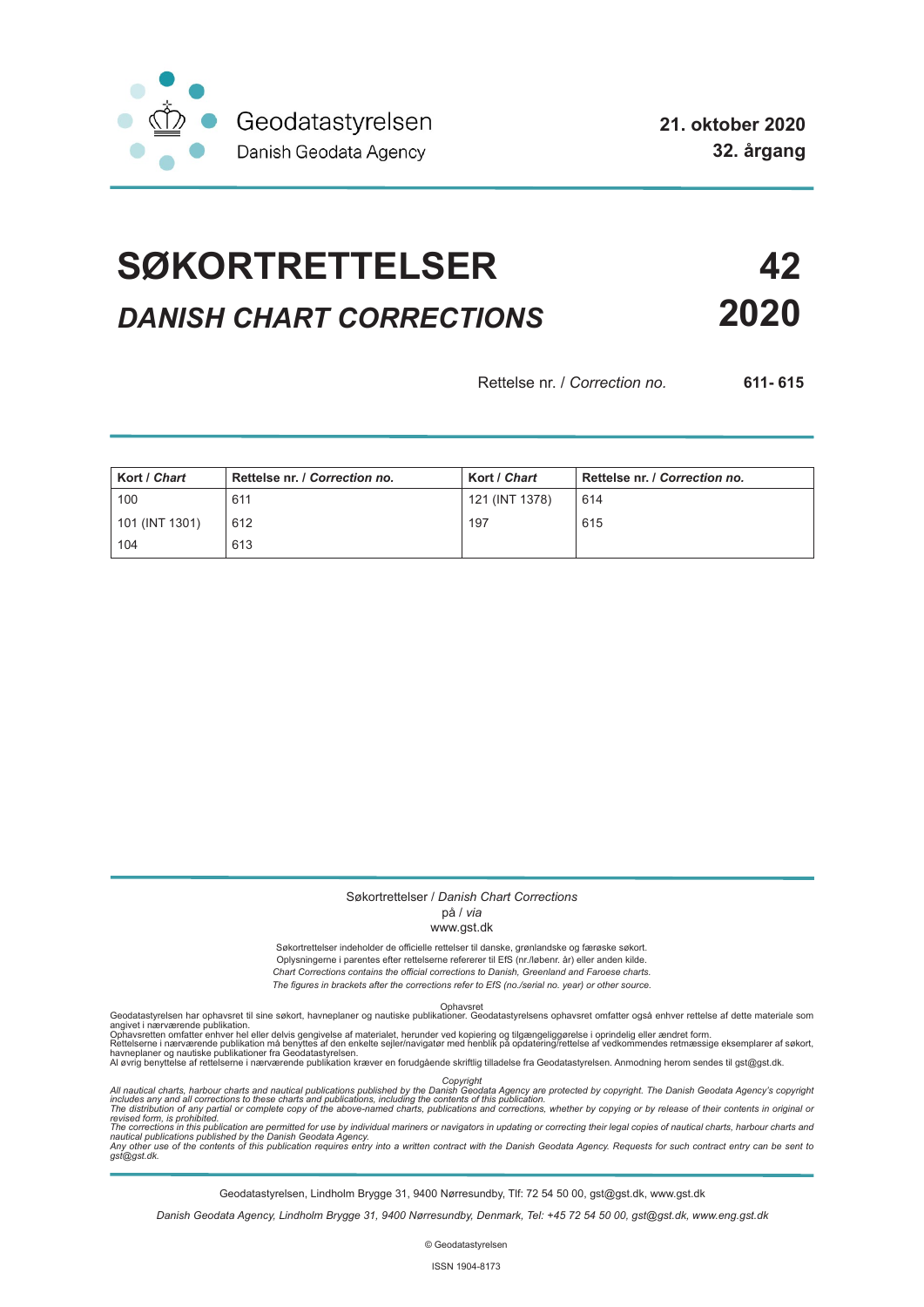| Rettelse nr. /<br><b>Correction no.</b><br>Kort / Chart |                                     |            |                             |
|---------------------------------------------------------|-------------------------------------|------------|-----------------------------|
| 611                                                     | <b>Skagen N</b>                     |            |                             |
| 100                                                     | Tilføj / Insert                     |            | 57°45,042'N 010°32,917'E    |
|                                                         |                                     |            | (42/738 2020)               |
| 612                                                     | <b>Skagen N</b>                     |            |                             |
| 101 (INT 1301)                                          | Tilføj imellem 1) - 2)              |            | 1) 57°44,563'N 010°33,488'E |
|                                                         | Insert between $1) - 2$ )           |            | 2) 57°45,042'N 010°32,917'E |
|                                                         | Tilføj på 2) / Insert in 2)         |            |                             |
|                                                         |                                     |            | (42/738 2020)               |
| 613                                                     | <b>Kadetrenden S</b>                |            |                             |
| 104                                                     | Tilføj med radius 0,40 M og         |            | 1) 54°22,92'N 012°05,49'E   |
|                                                         | centreret i positionen på 1) og 2)  |            | 2) 54°22,81'N 012°07,67'E   |
|                                                         | Insert with 0,40 M and centrered in |            |                             |
|                                                         | position in 1) and 2)               |            |                             |
|                                                         | Tilføj tæt ved / Insert close by    | Expl.      |                             |
|                                                         |                                     |            | (NfS 41/2020)               |
|                                                         |                                     |            |                             |
| 614                                                     | <b>Skagen N</b>                     |            |                             |
| 121 (INT 1378)                                          | Tilføj imellem 1) - 2)              |            | 1) 57°44,563'N 010°33,488'E |
|                                                         | Insert between $1) - 2$ )           |            | 2) 57°45,042'N 010°32,917'E |
|                                                         | Tilføj på 2) / Insert in 2)         |            |                             |
|                                                         |                                     |            | (42/738 2020)               |
|                                                         |                                     |            |                             |
| 615                                                     | <b>Kadetrenden S</b>                |            |                             |
| 197                                                     | Tilføj med radius 0,40 M og         | Explosives | 1) 54°22,92'N 012°05,49'E   |
|                                                         | centreret i positionen på 1) og 2)  |            | 2) 54°22,81'N 012°07,67'E   |
|                                                         | Insert with 0,40 M and centrered in |            |                             |
|                                                         | position in 1) and 2)               |            |                             |
|                                                         |                                     |            | (NfS 41/2020)               |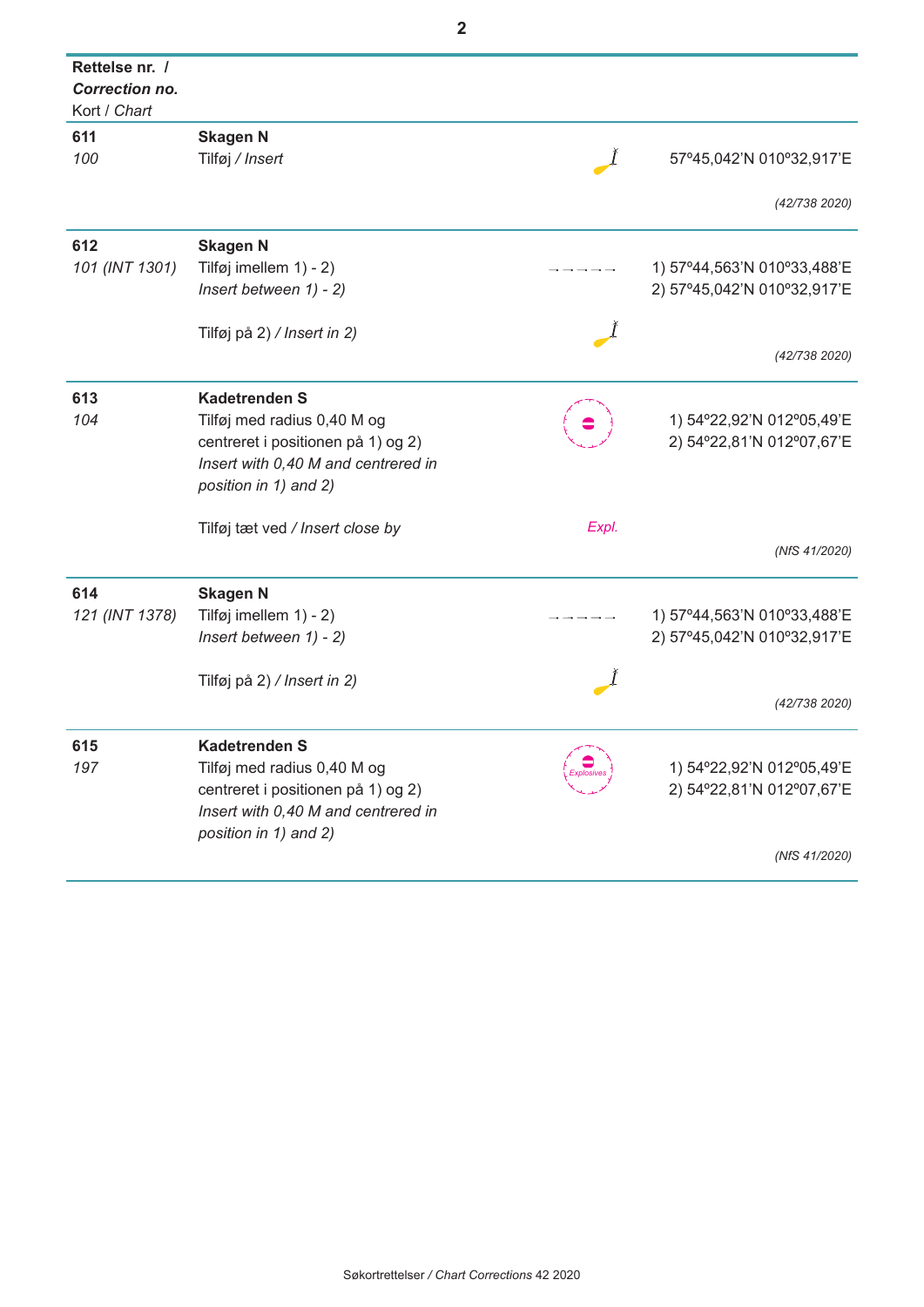### **HAVNEOPLYSNINGER**

#### *[www.danskehavnelods.dk](http://www.danskehavnelods.dk/)*

| <b>Esbjerg Havn</b><br>Anmærkning er udtaget. |                                    | <b>Nordby Havn</b><br>Anmærkning er udtaget. |               |
|-----------------------------------------------|------------------------------------|----------------------------------------------|---------------|
|                                               | (42/739 2020)                      |                                              | (42/739 2020) |
| <b>Københavns Havn</b>                        |                                    | <b>Nyborg Marina</b>                         |               |
| Anmærkning er tilføjet.                       |                                    | Anmærkning er tilføjet.                      |               |
|                                               | (42/732 2020)                      |                                              | (42/728 2020) |
| Nakskov Havn                                  |                                    |                                              |               |
| Plan er opdateret.                            |                                    |                                              |               |
|                                               | (Per Aarsleff A/S og Nakskov Havn, |                                              |               |
|                                               | 5. oktober 2020)                   |                                              |               |
|                                               |                                    |                                              |               |